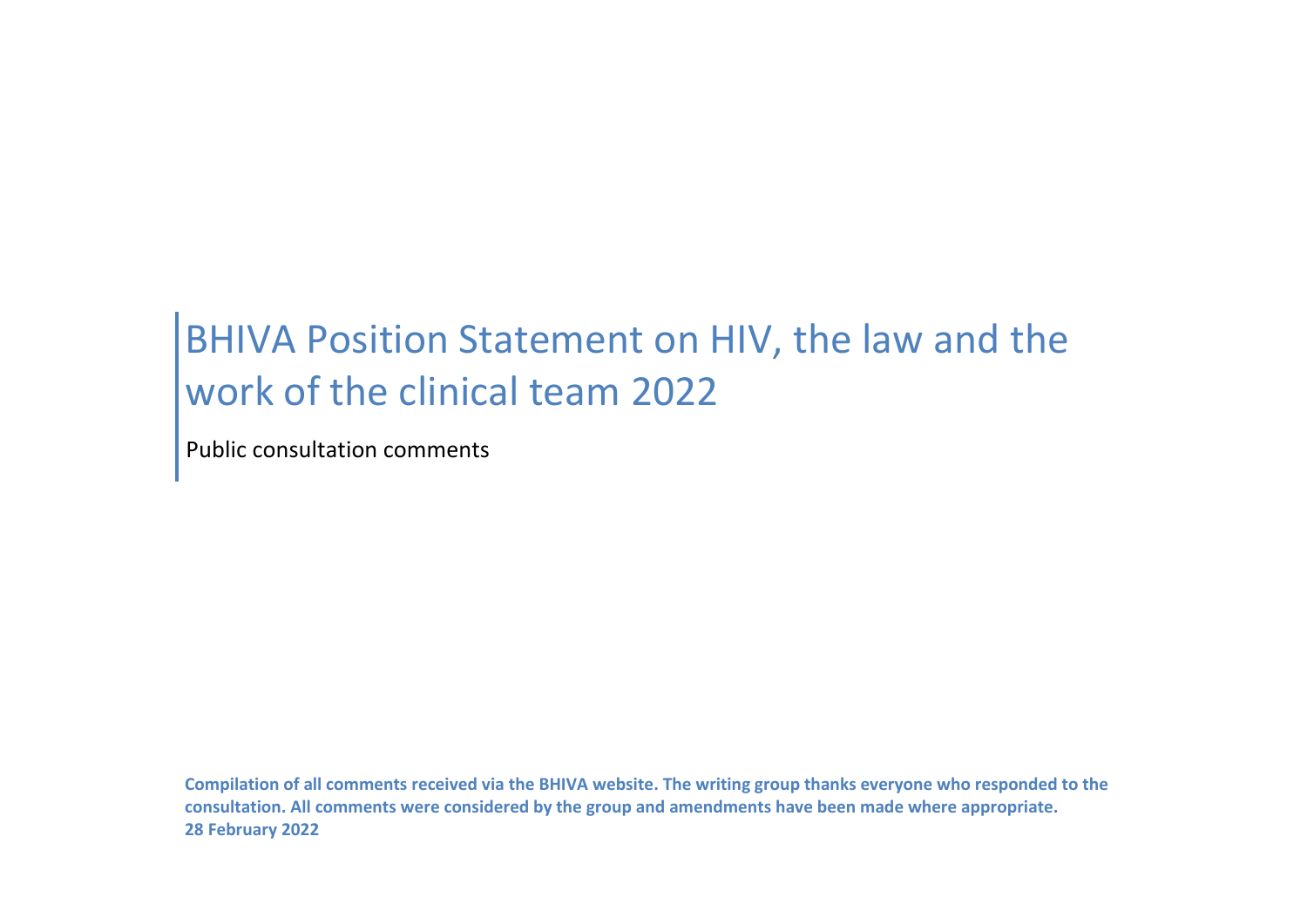## **BHIVA Position Statement on HIV, the law and the work of the clinical team** Consultation Consultation comments

## **Contents**

<span id="page-1-1"></span><span id="page-1-0"></span>

|    | <b>Name</b>         | <b>Affiliation</b>                               | <b>Comments</b>                                                                                                                                   | Writing group response                                                                                            |
|----|---------------------|--------------------------------------------------|---------------------------------------------------------------------------------------------------------------------------------------------------|-------------------------------------------------------------------------------------------------------------------|
| 1. | Duncan              | University                                       | In the UK, nearly all people have a baseline resistance test (and                                                                                 | Thank you. In terms of specific consent, probably not -                                                           |
|    | Churchill           | <b>Hospitals Sussex</b><br><b>NHS Foundation</b> | sometimes other resistance tests) which are done for their clinical<br>benefit; specific consent for this is rarely sought as consent is implied. | it would be an unusual position to seek consent for a<br>medical test with medical utility, on the basis it could |
|    |                     | Trust                                            | This generates a genetic sequence of a significant part of the person's                                                                           | have legal utility going forward. However, all tests                                                              |
|    |                     |                                                  | viral genome, which might potentially be used later AGAINST the patient<br>to establish the actus reus. This raises the question -                | should have consent as per general medical practice.                                                              |
|    |                     |                                                  | does specific consent ideally need to be sought for resistance tests,                                                                             |                                                                                                                   |
|    |                     |                                                  | taking this into account?                                                                                                                         |                                                                                                                   |
|    |                     |                                                  | The UK Drug Resistance Database was once asked for series of (random)                                                                             |                                                                                                                   |
|    |                     |                                                  | viral sequences by a virologist acting for the prosecution in a case, so                                                                          |                                                                                                                   |
|    |                     |                                                  | that the prosecution could construct a phylogenetic tree and                                                                                      |                                                                                                                   |
|    |                     |                                                  | demonstrate (presumably) that sequences from the defendant matched                                                                                |                                                                                                                   |
|    |                     |                                                  | sequences from the complainant. We refused to share any sequences,                                                                                |                                                                                                                   |
|    |                     |                                                  | as we had not obtained the data or this purpose. It would be helpful to                                                                           |                                                                                                                   |
|    |                     |                                                  | know that we would not be compelled to do so in the future by a court                                                                             |                                                                                                                   |
|    |                     |                                                  | order (this did not happen in the case in question).                                                                                              |                                                                                                                   |
| 2. | <b>Ben Cromarty</b> | Personal                                         | In the section on page 5: Sharing information about legal issues with a                                                                           | Thank you. You submitted similar comments as part of                                                              |
|    |                     |                                                  | person living with HIV the document says:                                                                                                         | the UK-CAB review for which we are very grateful.                                                                 |
|    |                     |                                                  |                                                                                                                                                   |                                                                                                                   |
|    |                     |                                                  | We recommend that sharing knowledge of a diagnosis of HIV is the best                                                                             |                                                                                                                   |
|    |                     |                                                  | way to enable shared decision making. Sharing knowledge of HIV status                                                                             |                                                                                                                   |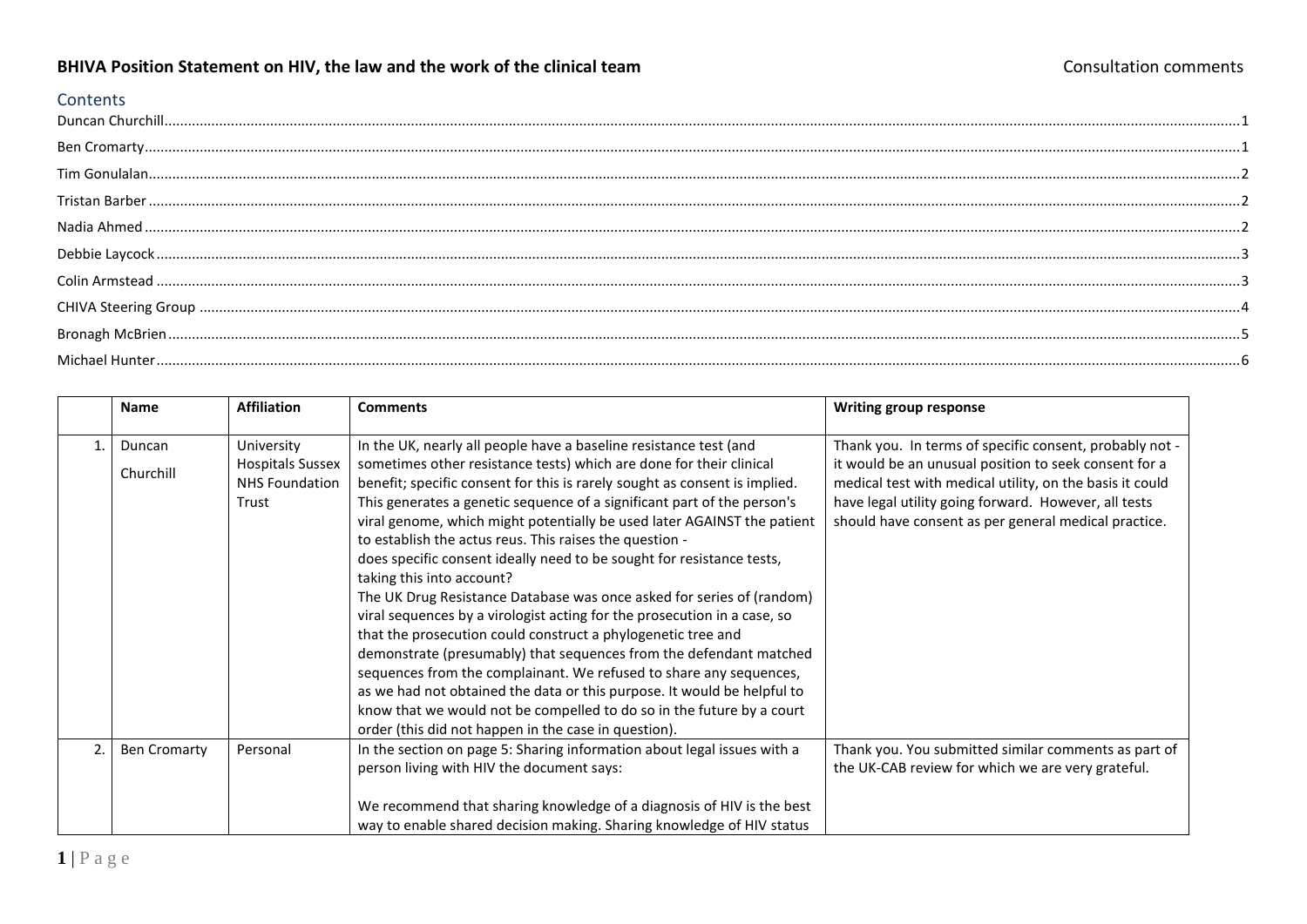<span id="page-2-2"></span><span id="page-2-1"></span><span id="page-2-0"></span>

|    |                       |                                  | with partners will serve to protect people living with HIV from criminal<br>liability for reckless transmission, if sharing the knowledge results in<br>consent to the risk of HIV acquisition.<br>Whilst true, it (again) puts the onus on the person with HIV. Should it be<br>clearer that this applies more to those whose viral loads are NOT<br>undetectablerather than everyone (which it seems to at present?).                                                                                                                                                                                                                                                                                                                                                                                                                                                                                                                                                                                                                                                    | We have added that individual assessments should be<br>made, and that undetectability means that HIV cannot<br>be transmitted.<br>There have been some changes to remind users to<br>make individualised assessments based on actual risks                                      |
|----|-----------------------|----------------------------------|----------------------------------------------------------------------------------------------------------------------------------------------------------------------------------------------------------------------------------------------------------------------------------------------------------------------------------------------------------------------------------------------------------------------------------------------------------------------------------------------------------------------------------------------------------------------------------------------------------------------------------------------------------------------------------------------------------------------------------------------------------------------------------------------------------------------------------------------------------------------------------------------------------------------------------------------------------------------------------------------------------------------------------------------------------------------------|---------------------------------------------------------------------------------------------------------------------------------------------------------------------------------------------------------------------------------------------------------------------------------|
|    |                       |                                  | Although it is meant well, this section could be more carefully worded.<br>Rather than a recommendation, perhaps suggest potential advantages<br>and disadvantages of deciding to share personal medical details,<br>highlighting when it might be more approporate to do so (such as when<br>the viral load is NOT undetectable), and when it may not be necessary<br>(such as when the viral load is undetectable).                                                                                                                                                                                                                                                                                                                                                                                                                                                                                                                                                                                                                                                      |                                                                                                                                                                                                                                                                                 |
| 3. | Tim Gonulalan         | Public                           | The one I'm unsure of is intentional transmission where consent is not a<br>defence. Sadly there are many 'bug chasers' out there, so if there is<br>direct consent to actively knowingly acquire HIV, (of course from<br>someone who is not on treatment), is there a risk that the defendant<br>could be 'trapped' into a criminal offence? (On the presumption that the<br>prosecution is actively trying to get someone into trouble, and puts that<br>above their own health).                                                                                                                                                                                                                                                                                                                                                                                                                                                                                                                                                                                        | Thank you for this question, which has an academic<br>quality. There are no cases known to the authors<br>where this has been contested.                                                                                                                                        |
| 4. | <b>Tristan Barber</b> | Royal Free<br>Hospital           | Excellent update, very well done to all authors.                                                                                                                                                                                                                                                                                                                                                                                                                                                                                                                                                                                                                                                                                                                                                                                                                                                                                                                                                                                                                           | Thank you.                                                                                                                                                                                                                                                                      |
| 5. | Nadia Ahmed           | Mortimer<br><b>Market Centre</b> | This is truly excellent. Thank you for putting this together. It's well<br>structured, clear and has covered all the areas I can think of in this<br>dialogue.<br>Some super minor things that I won't be offended if ignored!<br>1) "Individuals who experience barriers to accessing ART or to treatment<br>adherence." The individuals who experience barriers to access ART -<br>there might be those who experience barriers through not their doing<br>e.g. have had cases in prisons and detention centres. So I wander<br>whether this needs to be clarified i.e. it's their own/perceived barrier?<br>2) "We suggest that sharing knowledge of a diagnosis of HIV is the best<br>way to enable shared decision-making. Sharing knowledge of HIV status<br>with partners will serve to protect people living with HIV from criminal<br>liability for reckless transmission, if sharing the knowledge results in<br>consent to the risk of HIV acquisition." Element of contradiction given<br>what was previously said but also what is done in practice, but also | Thank you for these key points.<br>1) Agreed and a phrase added.<br>Also noted by another individual, and further<br>2)<br>clarified.<br>Follows on from 2.<br>3)<br>Concerns about the work becoming too<br>4)<br>legalistic, however the resources do contain<br>definitions. |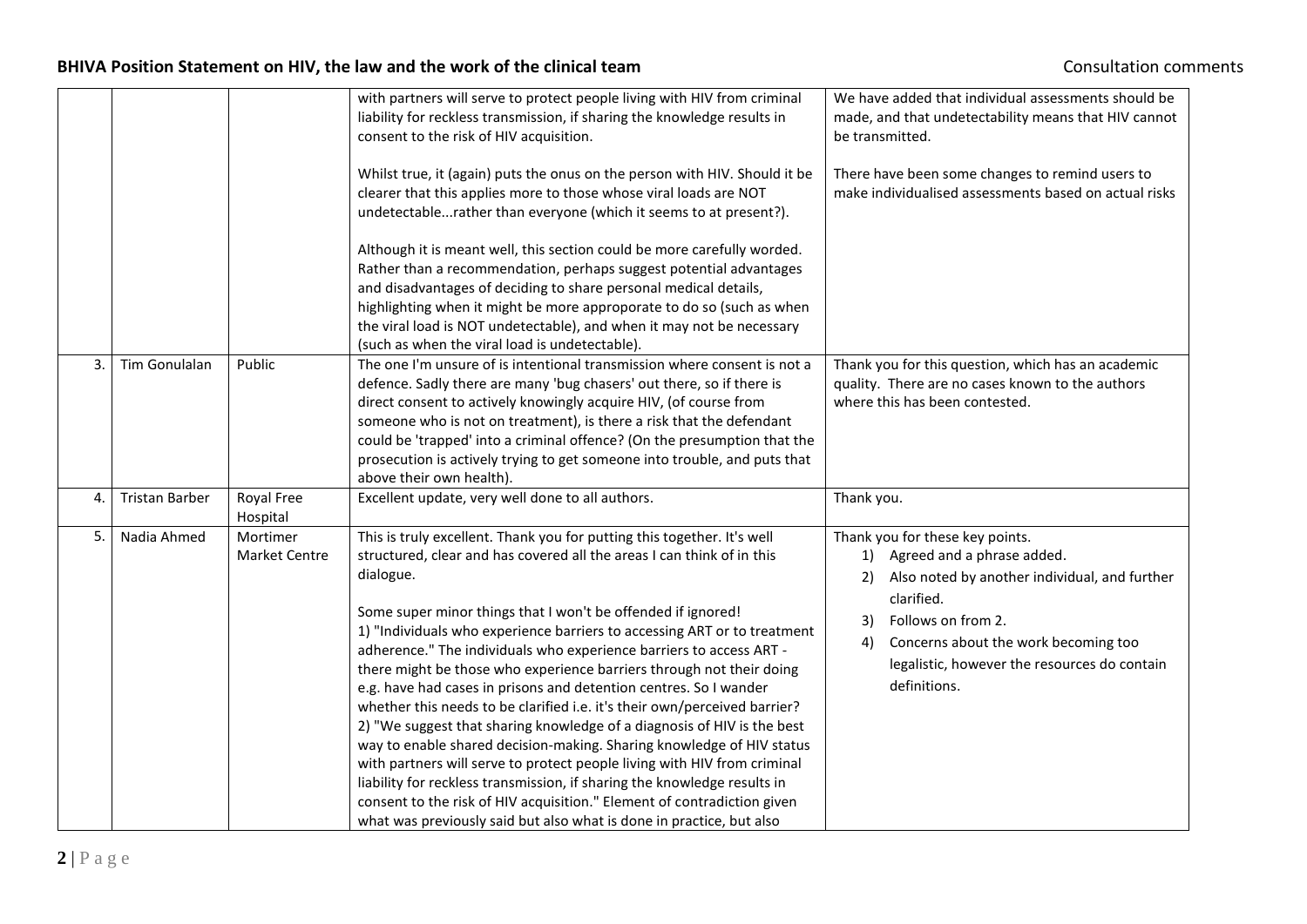<span id="page-3-1"></span><span id="page-3-0"></span>

|    |                |                                  | stigma. I understand this, and its complicated and not sure what the<br>right answer is, and don't think there is as it's about being aware of all<br>the angles. E.g. in clinic, we tell someone you are undetectable, you<br>don't need to tell your partner as yet etc (explain u=u and caveats) but<br>then you should tell them because of above.<br>3) "HCPs can feel concerned that they are aware of someone's HIV<br>status when a sexual partner is uninformed." I get this, but I think I'd be<br>more worried about the patient concern they might be prosecuted given<br>2?<br>4) I did wander at the start whether a definition section might be helpful<br>e.g. reckless, unintentional, but not crucial.                                                                                                                                                                                                                                                                                                                                                                                                                                                                                     |                                                                                                                                                   |
|----|----------------|----------------------------------|--------------------------------------------------------------------------------------------------------------------------------------------------------------------------------------------------------------------------------------------------------------------------------------------------------------------------------------------------------------------------------------------------------------------------------------------------------------------------------------------------------------------------------------------------------------------------------------------------------------------------------------------------------------------------------------------------------------------------------------------------------------------------------------------------------------------------------------------------------------------------------------------------------------------------------------------------------------------------------------------------------------------------------------------------------------------------------------------------------------------------------------------------------------------------------------------------------------|---------------------------------------------------------------------------------------------------------------------------------------------------|
| 6. | Debbie Laycock | Terrence<br><b>Higgins Trust</b> | Terrence Higgins Trust would like to thank BHIVA for this clear position<br>statement and for continuing to take a stand against the impact of the<br>criminalisation of HIV transmission.<br>Terrence Higgins Trust agrees that the use of criminal law in relation to<br>HIV transmission is detrimental to the public health aims of reducing the<br>number of new HIV infections and in reducing stigma. This is of course in<br>addition to the personal impact that the threat of criminalisation of HIV<br>transmission has on people living with HIV. We believe that criminalising<br>HIV transmission has the potential to directly impact the UK<br>Government's ability to reach its goal of ending new HIV transmissions<br>by 2030.<br>We support the position statements update to reflect the most up to<br>date evidence on the impact of HIV treatment on transmission of HIV<br>$(U=U)$ .<br>We concur with the identified categories of individuals who may be at<br>greater risk of criminal transmission; agree with the information that<br>HIV clinicians should share with these individuals; and support the<br>statements process around sharing any information with the police. | Thank you.                                                                                                                                        |
| 7. | Colin Armstead | George House<br>Trust            | George House Trust wholeheartedly supports the BHIVA Position<br>Statement on HIV and the work of the clinical team.<br>We believe that the criminalisation of HIV transmission fuels stigma and<br>does not in any way contribute to wider public health aims of ending all<br>new transmissions of HIV.                                                                                                                                                                                                                                                                                                                                                                                                                                                                                                                                                                                                                                                                                                                                                                                                                                                                                                    | Thank you. We have made some changes to confine<br>the use of disclosure to an absolute minimum, and<br>instead use the preferred term 'sharing'. |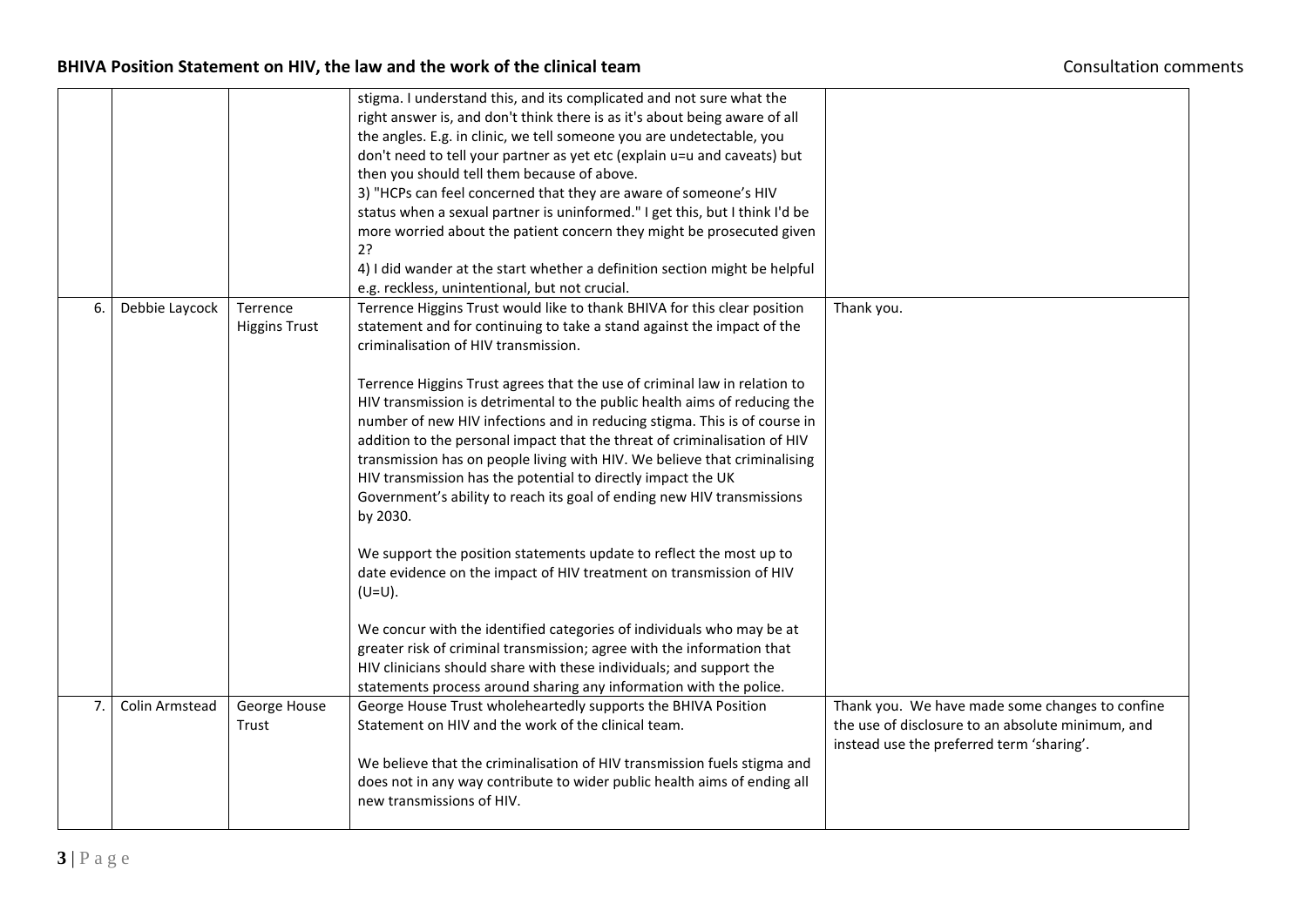<span id="page-4-0"></span>

|    |                       |              | We believe that the criminalisation of HIV does nothing to encourage     |                                                       |
|----|-----------------------|--------------|--------------------------------------------------------------------------|-------------------------------------------------------|
|    |                       |              | people to test for HIV.                                                  |                                                       |
|    |                       |              |                                                                          |                                                       |
|    |                       |              | With regards to the language used in the statement we would make a       |                                                       |
|    |                       |              | respectful plea to BHIVA to consider the use of the word 'disclose' or   |                                                       |
|    |                       |              | 'disclosure' in relation to people sharing or talking about HIV status.  |                                                       |
|    |                       |              | 'Disclose' and 'disclosure' imply that negative, secretive or unpleasant |                                                       |
|    |                       |              | information is being shared - this does not support the aim of           |                                                       |
|    |                       |              | normalising conversations about HIV.                                     |                                                       |
| 8. | Children's HIV        | <b>CHIVA</b> | 1. People at particular risk should include:                             | Thank you for this important input. We have instead   |
|    |                       |              |                                                                          | highlighted the additional needs of young people and  |
|    | Association           |              | Adolescents and young adults (10-24 years old) living with HIV           | signposted readers to CHIVA. We hope that is helpful. |
|    | (CHIVA)               |              | who engage in sexual activities/relationships                            |                                                       |
|    | <b>Steering Group</b> |              |                                                                          |                                                       |
|    |                       |              | 2. Please include the following on Adolescents and Young Adults:         |                                                       |
|    |                       |              | Adolescence and early adulthood is a critical period of development      |                                                       |
|    |                       |              | with significant physical and emotional changes, growing personal        |                                                       |
|    |                       |              | autonomy and responsibility for their own health. It is a time for       |                                                       |
|    |                       |              | exploring peer relationships, gender identity, sexuality and             |                                                       |
|    |                       |              | economic responsibility, while being at higher risk of experiencing      |                                                       |
|    |                       |              | power imbalance in their relationships. Adolescents and young            |                                                       |
|    |                       |              |                                                                          |                                                       |
|    |                       |              | adults living with HIV may engage in sexual activities and               |                                                       |
|    |                       |              | relationships below the age of 16, triggering potential safeguarding     |                                                       |
|    |                       |              | issues with the need for parental involvement. Peer pressure and         |                                                       |
|    |                       |              | the need to belong can increase fear of stigma and discrimination if     |                                                       |
|    |                       |              | HIV is disclosed. In addition, cognitive development, and delay,         |                                                       |
|    |                       |              | might make it difficult to access reliable information about HIV and     |                                                       |
|    |                       |              | fully appreciate the current national legal framework. Possible          |                                                       |
|    |                       |              | economic and social vulnerability creates issues with access to PrEP     |                                                       |
|    |                       |              | and condom use. Such challenges can make this group less able to         |                                                       |
|    |                       |              | access services and make an informed decision, resulting in              |                                                       |
|    |                       |              | increased risk-taking.                                                   |                                                       |
|    |                       |              | Treatment adherence among adolescents is also generally lower and        |                                                       |
|    |                       |              | treatment failure rates are comparatively higher than in other age       |                                                       |
|    |                       |              | groups <sup>1</sup> .                                                    |                                                       |
|    |                       |              |                                                                          |                                                       |
|    |                       |              | [1] UNAIDS. Ending AIDS: progress towards the 90-90-90 targets. 2017.    |                                                       |
|    |                       |              | Available at:                                                            |                                                       |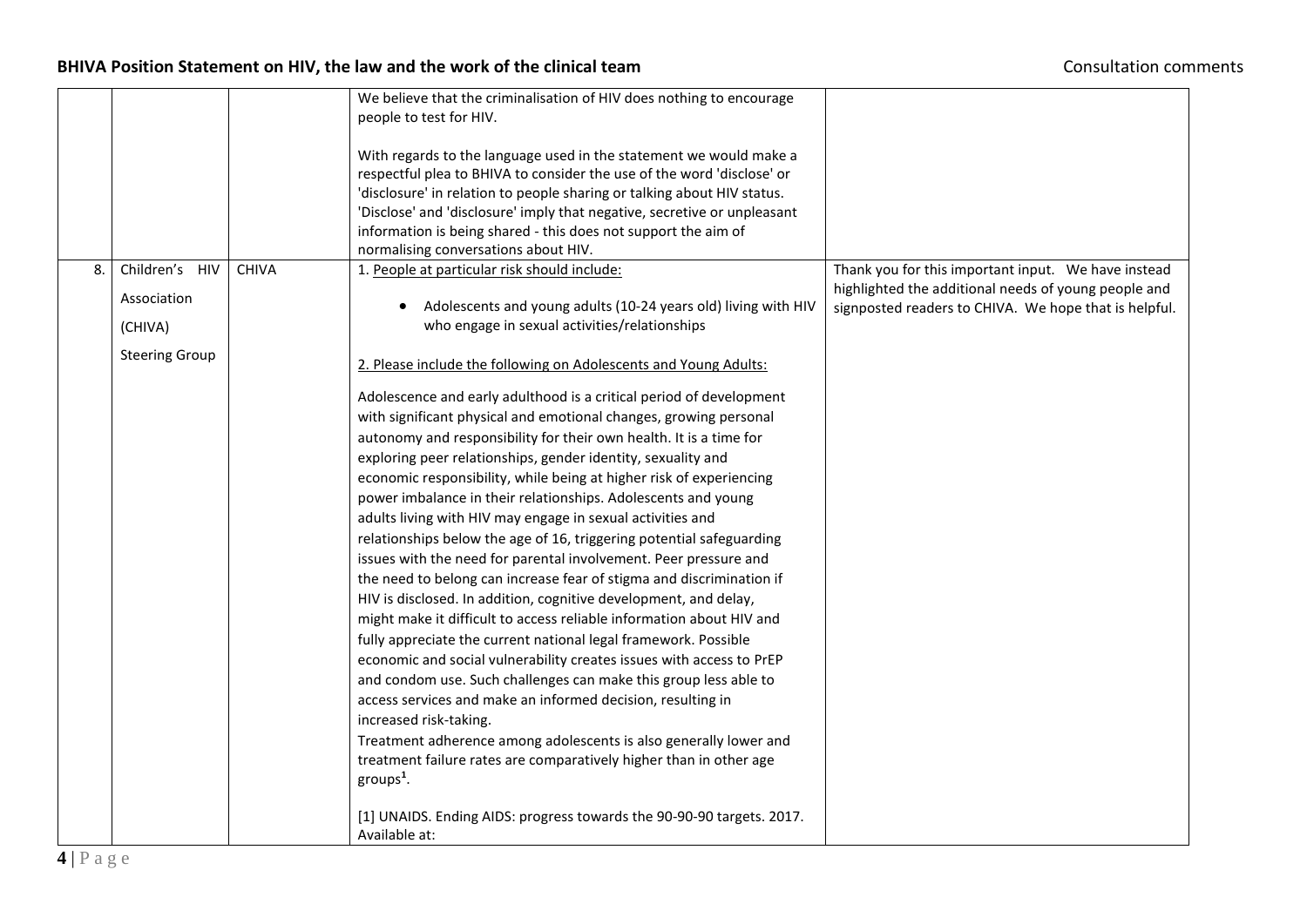<span id="page-5-0"></span>

|    |         |                      | https://www.unaids.org/sites/default/files/media asset/Global AIDS u         |                                                       |
|----|---------|----------------------|------------------------------------------------------------------------------|-------------------------------------------------------|
|    |         |                      | pdate 2017 en.pdf                                                            |                                                       |
|    |         |                      |                                                                              |                                                       |
|    |         |                      | Additional mitigating measures may include:                                  |                                                       |
|    |         |                      |                                                                              |                                                       |
|    |         |                      | Provision of age-appropriate information on HIV and SRH                      |                                                       |
|    |         |                      | Improve awareness of the current national legal framework                    |                                                       |
|    |         |                      | and HIV                                                                      |                                                       |
|    |         |                      | Favour approaches that aim to boost resilience, self-efficacy,               |                                                       |
|    |         |                      | support informed decision-making process, and nurture mental                 |                                                       |
|    |         |                      | health and wellbeing that can empower adolescents and young                  |                                                       |
|    |         |                      | adults to live happy, healthy and productive lives                           |                                                       |
|    |         |                      | Support easy access to sexual and reproductive health (SRH)                  |                                                       |
|    |         |                      | services and information, including during the COVID-19 and                  |                                                       |
|    |         |                      | future pandemics                                                             |                                                       |
|    |         |                      | 3. Please include the following in the section on expert resources:          |                                                       |
|    |         |                      | Health professionals working with adolescents and young adults               |                                                       |
|    |         |                      |                                                                              |                                                       |
|    |         |                      | should signpost CHIVA as a reliable source of information and                |                                                       |
|    |         |                      | consider referral to CHIVA team for direct support.                          |                                                       |
|    |         |                      | 4. Fear of abandonment and stigma is very important with adolescents         |                                                       |
|    |         |                      | and young adults                                                             |                                                       |
| 9. | Bronagh | <b>Public Health</b> | Many thanks for updating the position statement on this complex and          | Thank you. The resource does indeed only relate to    |
|    |         | Agency               | very challenging issue.                                                      | sexual transmission and this has now been made clear. |
|    | McBrien |                      |                                                                              |                                                       |
|    |         |                      | It is not expressly stated, but I wonder if this position statement is in    |                                                       |
|    |         |                      | relation to prosecutions as a result of sexual transmission only, or if it   |                                                       |
|    |         |                      | also includes the possibility of intentional or reckless transmission as a   |                                                       |
|    |         |                      | result of shared needle usage.                                               |                                                       |
|    |         |                      |                                                                              |                                                       |
|    |         |                      | My feeling is that as injecting recreational drugs is a criminal activity in |                                                       |
|    |         |                      | itself, and therefore prosecution on this basis is unlikely.                 |                                                       |
|    |         |                      | Are the writing group aware of any prosecutions as a result of               |                                                       |
|    |         |                      | intentional transmission or reckless transmission associated with            |                                                       |
|    |         |                      | injecting drug use?                                                          |                                                       |
|    |         |                      |                                                                              |                                                       |
|    |         |                      | There is also mention of successful prosecutions of intentional or           |                                                       |